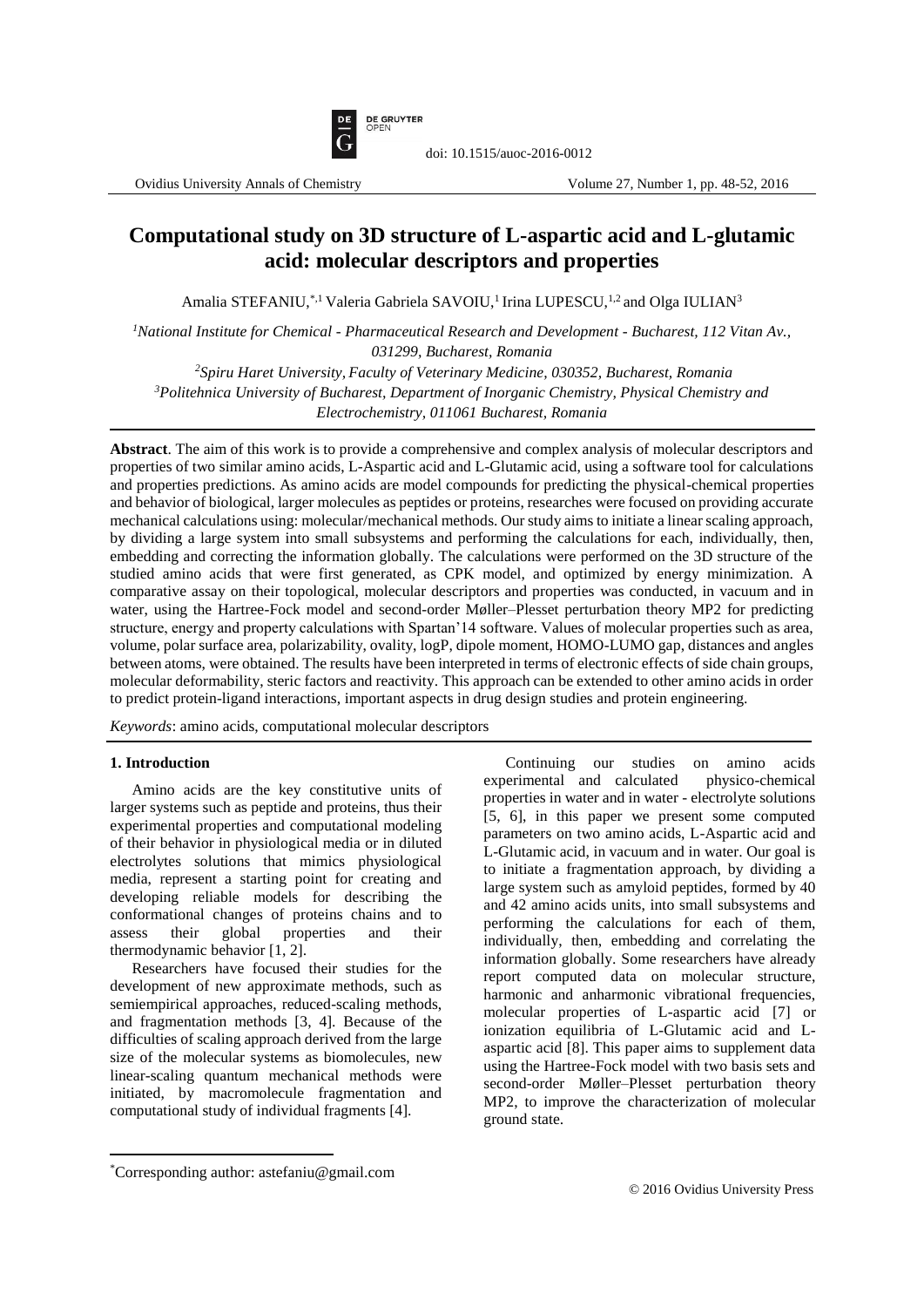#### **2. Computational details**

First, using Spartan 14 software Wavefunction, Inc. Irvine CA USA on Intel(R) Core i5 at 3. 2 Ghz CPU PC, the 3D CPK models (ball-and-spoke) of the L-Aspartic acid and L-Glutamic acid were generated. Second step was the optimization of their geometry by energy minimization. Conformational analysis was performed to find the more stable conformer (presenting the energy minima) of each compound. On its structure, a series of calculations of molecular properties, properties valuable for quantitative structure–activity relationships (QSAR) and measurements of distances and angles between the atoms were performed, using the software algorithms: Hartree-Fock model [9, 10] 3-21G and  $6-31+G^*$  basis sets [11] for vacuum and water solvation, and Møller Plesset MP2, 6-31\* set, for equilibrium geometry at ground state [12].

#### **3. Results and Discussions**

In drug design modeling, physical properties depending on the molecular weight and the number of hydrogen bond donors (HBDs) and a bioavailability scoring model based on polar surface area (PSA) are important contributions that interfere with the possibility of a protein to interact with a small molecule (the ligand) [13]. In Table 1, the main characteristics for L-Aspartic acid and L-Glutamic acid are presented. Properties that are particularly valuable in QSAR type analyses have been calculated and listed: area, volume, PSA (Table 2) and ovality (Table 1), obtained from a space–filling model, and other structure dependent indicators: the octanolwater partition coefficient (logP), the number of HBD and acceptor sites (HBA) (Table 1), polarizability (Table 2). The studied amino acids which differ in their chain only by the presence of a  $-CH<sub>2</sub>$  group, present the same number of HBA and HBD. On the same reason, as expected, due to the presence of an extra CH2- group in L-Glutamic acid structure, its area and volume are slightly larger (Table 2). LogP, that is a component of "Lipinski' rule of 5" [14], useful to predict drug-likeness of various compounds, provides information on the liophilicity or hydrophobicity, becoming an important parameter to predict the distribution of a compound in a biological system. LogP represent the ratio of concentration of a compound in aqueous phase to the concentration in an immiscible solvent, as the neutral molecule. The values found for logP, much lower than 5 (see Table 1) predict good absorption and permeation, important to rationalize interactions with other molecules. Negative values for logP (*e.g*.-1) means 1:10 Organic:Aqueous, thus showing a hydrophilic nature. The ovality index is a measure of the deviation of a molecule from the spherical shape, considering the minimum surface for the spherical shape. Thus, this parameter is related to the molecular surface area and the minimum surface area corresponding to the Van der Waals volume of the molecule [15]. The ovality index is unitary for spherical molecules and increases with increasing linearity of the molecule. The computed data shows that similar structure of acids gives them a similar physico-chemical behavior. The data reported may be useful for future quantitative<br>structure-activity relationships (QSAR) and structure–activity quantitative structure properties relationships (QSPR) studies.

**Table 1.** L-Aspartic acid and L-Glutamic acid characteristics

| Formula           | $C_4H_7NO_4$  | $C_5H_9NO_4$   |
|-------------------|---------------|----------------|
| Molecular weight  | 133.103       | 147.130        |
| (g/mol)           |               |                |
| <b>Tautomers</b>  | 3             | 3              |
| Conformers        | 81            | 243            |
| <b>HBD</b> Count* | $\mathcal{L}$ | $\mathfrak{D}$ |
| <b>HBA</b> Count* | 3             | 3              |
| logP              | $-1.67$       | $-1.39$        |
| Ovality           | 1.25          | 1.29/1.30      |
|                   |               |                |

\*H-Bond donors (HBD) and –acceptors (HBA)

**Table 2.** Computed properties for CPK Model computations for L-Aspartic in vacuum and in water using Spartan'14 V1.1.4 software.

| <b>Property</b>          | <b>Method</b> | Vacuum   | Water    |
|--------------------------|---------------|----------|----------|
| Area $(\AA^2)$           | (1)           | 144.15   | 144.85   |
|                          | (2)           | 144.31   | 145.59   |
|                          | (3)           | 144.71   |          |
| Volume $(A^3)$           | (1)           | 117.07   | 117.35   |
|                          | (2)           | 116.71   | 117.07   |
|                          | (3)           | 117.57   |          |
| PSA $(\AA^2)$            | (1)           | 86.860   | 87.897   |
|                          | (2)           | 87.606   | 89.174   |
|                          | (3)           | 87.672   |          |
| Polarizability           | (1)           | 47.26    | 47.24    |
| $(10^{-30} \text{ m}^3)$ | (2)           | 47.70    | 47.71    |
|                          | (3)           | 47.24    |          |
| Dipole moment            | (1)           | 5.07     | 5.73     |
| (debye)                  | (2)           | 4.42     | 5.67     |
|                          | (3)           | 4.50     |          |
| E HOMO (eV)              | (1)           | $-11.14$ | $-11.06$ |
|                          | (2)           | $-11.76$ | $-11.56$ |
|                          | (3)           | $-11.64$ |          |
| E LUMO (eV)              | (1)           | 4.28     | 4.57     |
|                          | (2)           | 1.61     | 1.92     |
|                          | (3)           | 4.08     |          |

(1): Hartree-Fock model, 3-21G basic set, Energy conformer: -506.632451 a.u (vacuum); -506.648659 a.u. (water)

(2): Hartree-Fock model, 6-31+G\*set, Energy conformer: - 509.496664 a.u (vacuum); -509.517622 a.u. (water)

(3): Møller Plesset model, MP2, 6-31\* set, Energy conformer: -510.861421 a.u. (vacuum)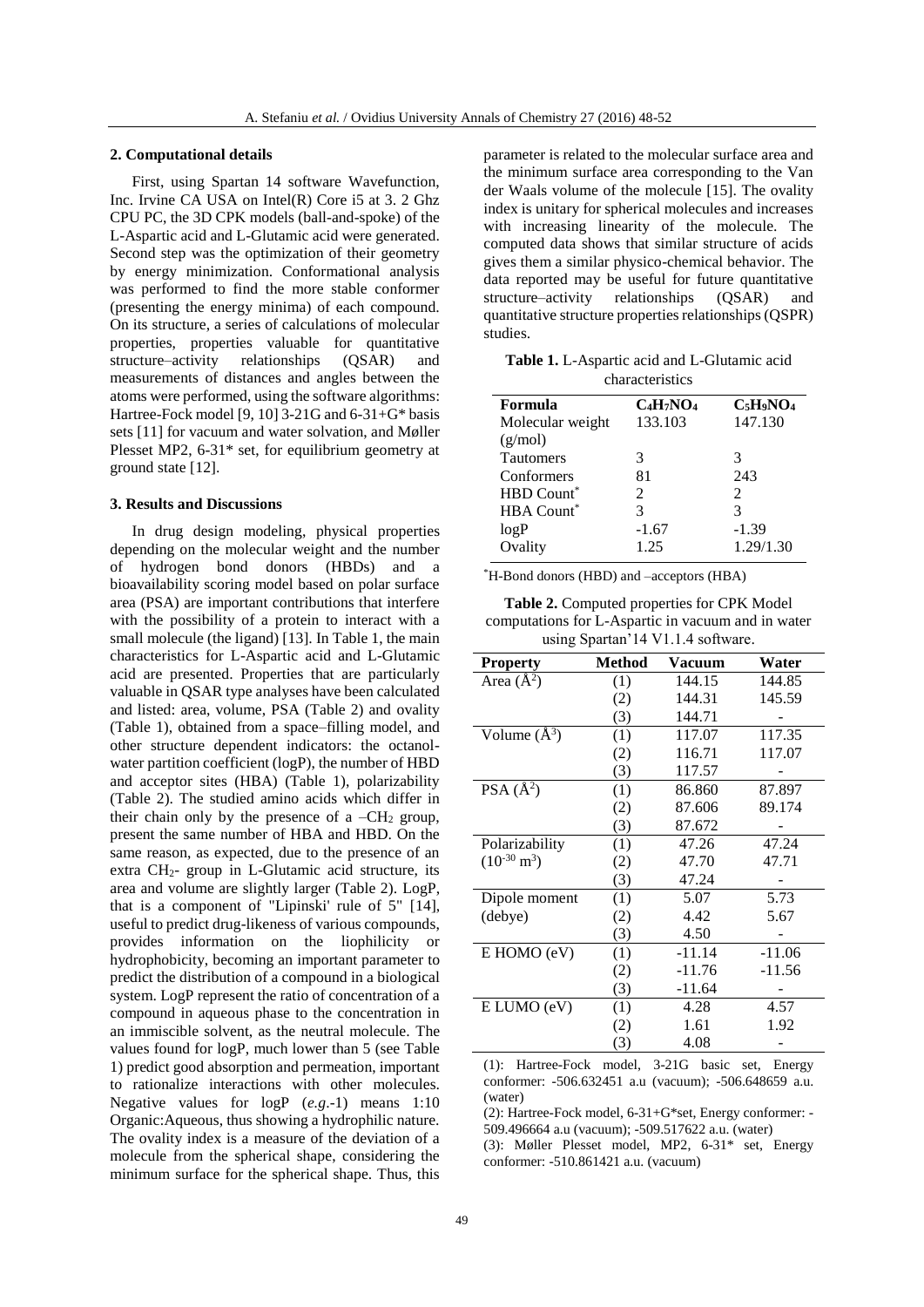From Tables 2-3, it can be observed the values of increasing polarizability, correlated with the dipole moment, for L-Glutamic acid *vs* L-Aspartic acid. Also, the polar surface area, slightly larger for L-Glutamic acid.

| <b>Table 3.</b> Computed properties for CPK Model |
|---------------------------------------------------|
| computations for L-Glutamic acid in vacuum and in |
| water using Spartan'14 V1.1.4 software            |

| <b>Property</b>          | <b>Method</b> | Vacuum   | Water    |
|--------------------------|---------------|----------|----------|
| Area $(\AA^2)$           | (1)           | 164.30   | 164.64   |
|                          | (2)           | 164.85   | 166.55   |
|                          | (3)           | 165.71   |          |
| Volume $(A^3)$           | (1)           | 135.95   | 136.06   |
|                          | (2)           | 135.44   | 135.72   |
|                          | (3)           | 136.35   |          |
| $PSA(A^2)$               | (1)           | 88.665   | 89.097   |
|                          | (2)           | 88.852   | 89.461   |
|                          | (3)           | 88.698   |          |
| Polarizability           | (1)           | 48.75    | 48.78    |
| $(10^{-30} \text{ m}^3)$ | (2)           | 49.31    | 49.32    |
|                          | (3)           | 48.78    |          |
| Dipole moment            | (1)           | 8.78     | 10.49    |
| (debye)                  | (2)           | 8.55     | 9.02     |
|                          | (3)           | 5.10     |          |
| E HOMO (eV)              | (1)           | $-11.40$ | $-11.01$ |
|                          | (2)           | $-11.86$ | $-11.26$ |
|                          | (3)           | -11.81   |          |
| E LUMO (eV)              | (1)           | 4.38     | 4.50     |
|                          | (2)           | 1.15     | 1.80     |
|                          | (3)           | 3.82     |          |

(1): Hartree-Fock model, 3-21G basic set, Energy conformer: -545.432677 a.u (vacuum); -545.452857 a.u. (water)

(2): Hartree-Fock model, 6-31+G\*set, Energy conformer: - 548.514029 (vacuum); -548.546549 a.u. (water)

(3): Møller Plesset model, MP2, 6-31\* set, Energy conformer: -550.011339 a.u. (vacuum)

The polarizability is useful to predict and asses the interactions between non-polar atoms or groups and other electrically charged species, such as ions and polar molecules having a strong dipole moment. Due to the zwitterionic structure of the organic molecules studied, in order to obtain reliable values for dipole moment by software predictions, a cluster of 14-21 molecules, including all surrounding molecules (amino acids and/or water molecules) that are closer that 3-5 Å distance threshold to any atom of the central molecule, must be taken into account [16] and many iterations must be conducted to obtain prediction results compared to experimental data provided by multipole refinement of X-ray diffraction. Multiple geometric positions from different models lead to variation in the dipole moment prediction. The intermolecular interactions dictated by the polarizability and the dipole moment, plus the hydrophilicity, are important factors that affect drug-receptor interactions. The calculated

values for the highest-occupied (HOMO) and lowest –unoccupied (LUMO) orbitals are clearly indicated in Table 4 for L-Aspartic acid and in Table 5 for L-Glutamic acid, among the calculated HOMO–LUMO gap ( $\Delta E$ ). In Figure 1, the energy level for representative frontier molecular orbitals, HOMO (a) and LUMO (b), respectively, in mesh representation, for vacuum conditions, for L-Aspartic acid, are presented. Similarly, the same representation in an energy level diagram for frontier molecular orbitals HOMO (a) and LUMO (b) are presented in Figure 2 for L-Glutamic acid, in water. The discussed compounds have similar molecular orbital energy profiles, presenting close values for the interfrontier energy gap  $(\Delta E)$ .

**Table 4.** HOMO and LUMO orbitals energy values (eV) for L-Aspartic acid in vacuum and in water, calculated with Spartan'14 V1.1.4 software, Hartree-

| Fock model, 3-21G basic set |  |
|-----------------------------|--|

| <b>Orbitals</b> | <b>Vacuum</b> | Water   |  |
|-----------------|---------------|---------|--|
| <b>HOMO</b>     | $-11.1$       | $-11.0$ |  |
| $HOMO\{-1\}$    | $-12.1$       | $-12.1$ |  |
| $HOMO\{-2\}$    | $-12.3$       | $-12.4$ |  |
| $HOMO{-}3$      | $-12.9$       | $-12.7$ |  |
| $HOMO(-4)$      | $-13.4$       | $-13.2$ |  |
| $HOMO\{-5\}$    | $-14.6$       | $-14.5$ |  |
| $HOMO(-6)$      | $-14.8$       | $-14.6$ |  |
| $HOMO\{-7\}$    | $-15.4$       | $-15.1$ |  |
| $HOMO(-8)$      | $-15.8$       | $-15.5$ |  |
| $HOMO(-9)$      | $-16.6$       | $-16.6$ |  |
| $HOMO{-}10$     |               | $-16.7$ |  |
| <b>LUMO</b>     | 4.3           | 4.6     |  |
| $LUMO{+1}$      | 5.0           | 4.9     |  |
| ΛE*             | 15.4          | 15.7    |  |
|                 |               |         |  |

**Table 5.** HOMO and LUMO orbitals energy values (eV) for L-Glutamic acid in vacuum and in water, calculated with Spartan'14 V1.1.4 software, Hartree-Fock model, 3-21G basic set

|                 | <b>Orbitals</b> | Vacuum  | Water   |
|-----------------|-----------------|---------|---------|
|                 | <b>HOMO</b>     | $-11.3$ | $-10.9$ |
|                 | $HOMO{-1}$      | $-12.1$ | $-12.1$ |
|                 | $HOMO\{-2\}$    | $-12.5$ | $-12.4$ |
|                 | $HOMO{-}3$      | $-12.7$ | $-12.5$ |
|                 | $HOMO{-4}$      | $-12.7$ | $-12.7$ |
|                 | $HOMO{-5}$      | $-14.4$ | $-13.9$ |
|                 | $HOMO(-6)$      | $-14.6$ | $-14.2$ |
|                 | $HOMO\{-7\}$    | $-15.0$ | $-14.7$ |
| L-Glutamic acid | $HOMO{-8}$      | $-15.3$ | $-14.8$ |
|                 | $HOMO\{-9\}$    | $-15.9$ | $-15.6$ |
|                 | $HOMO{-10}$     |         |         |
|                 | <b>LUMO</b>     | 4.3     | 4.5     |
|                 | $LUMO\{+1\}$    | 5.0     | 5.1     |
|                 | ΛE*             | 15.6    | 15.4    |

 $*$   $\Delta E$  = HOMO-LUMO gap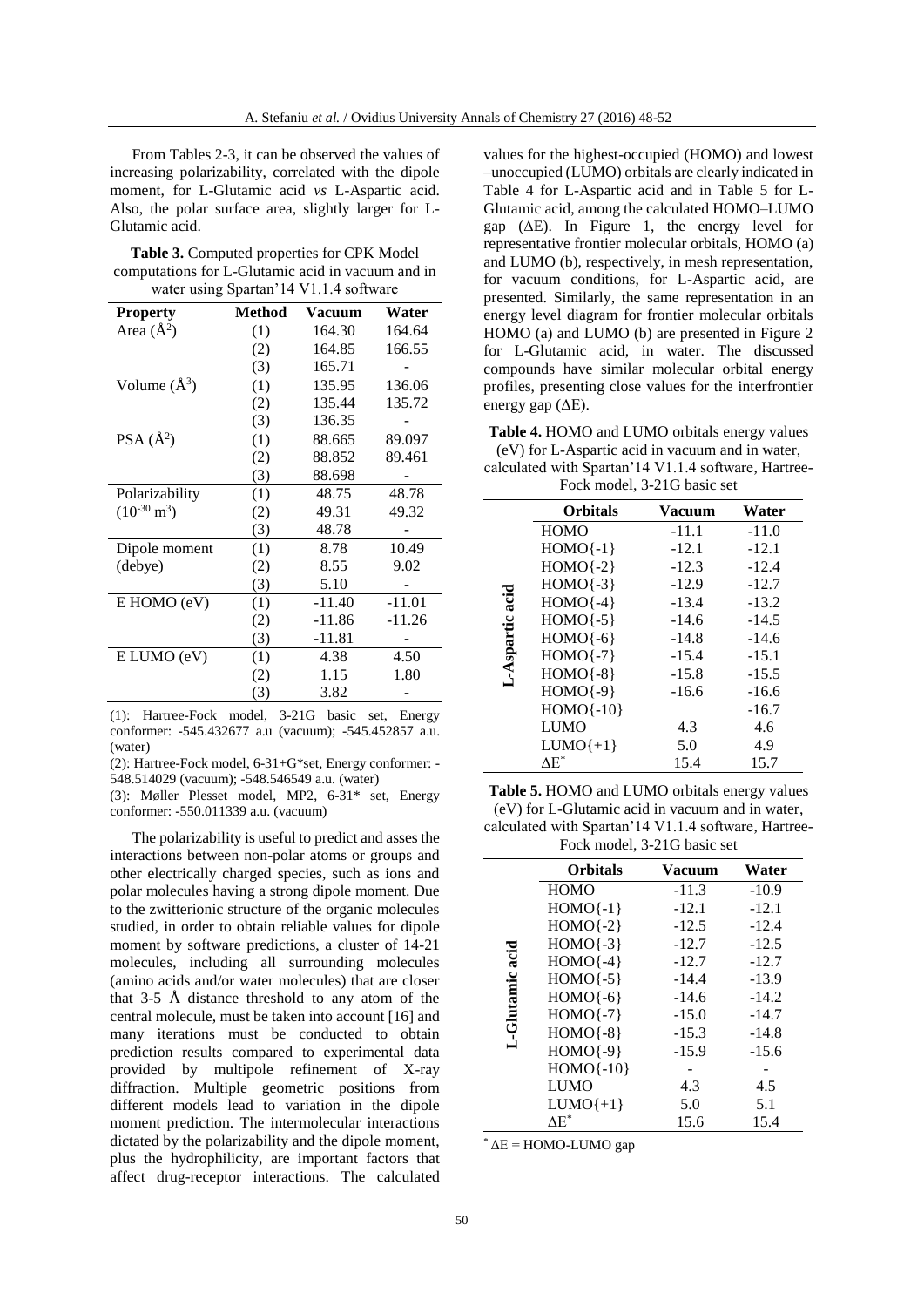

**Figure 1 (a)** Energy level diagram for L-Aspartic acid in water: HOMO orbital (-10.9 eV), Hartree-Fock model, 3-21G basic set



**Figure 1 (b)** Energy level diagram for L-Aspartic acid in water: LUMO orbital (4.6 eV), Hartree-Fock model, 3-21G basic set

This approach can be applied to predict protein ligand interactions, relevant aspects in drug design studies and protein engineering. A particular example is the possibility to assess and predict the oligomerization process of amyloid peptides, important to understand the occurrence of neurotoxic species and the dynamicity of the aggregation process, in order to establish future strategies in Alzheimer disease treatment.



**Figure 2 (a)** Energy level diagram for L-Glutamic acid in water: HOMO orbital (-10. 9 eV), Hartree-Fock model, 3-21G basic set



**Figure 2 (b)** Energy level diagram for L-Glutamic acid in water: LUMO orbital (4.5 eV), Hartree-Fock model, 3-21G basic set

## **4. Conclusions**

The work presents some computational physicochemical parameters of L-Aspartic acid and L-Glutamic acid, obtained using Spartan 14 package program, with different algorithms and sets calculations. The calculations were made on the most stable conformer, after geometry optimizations. Values of important properties used in QSAR and QSPR studies are presented and compared, taking into accound the molecular descriptors and the molecular frontier energy values. The specifies calculation of QSAR descriptors are based on the electron density surface, the electrostatic potential map and the local ionization potential map.

The computed data represent important information for physical-chemical behavior of the studied amino acids, which is quite similar. The results could have many applications in rational drug design studies and protein engineering.

#### **Acknowledgments**

This contribution was carried out within the research project: PN 16-27 01 03 / 2016 (*Study of properties and assessment of the behavior of amyloid peptides using software applications*) of the National Institute for Chemical - Pharmaceutical Research and Development (ICCF) Bucharest.

### **References**

- [1] K. S. Singh and N. Kishore, Journal of Solution Chemistry **32**, 117 (2003).
- [2] H. Zhao, Biophysical Chemistry **122**, 157 (2006).
- [3] Da W. Zhang and J. Z. H. Zhang, Journal of Chemical Physics **119** (7), 359 (2003).